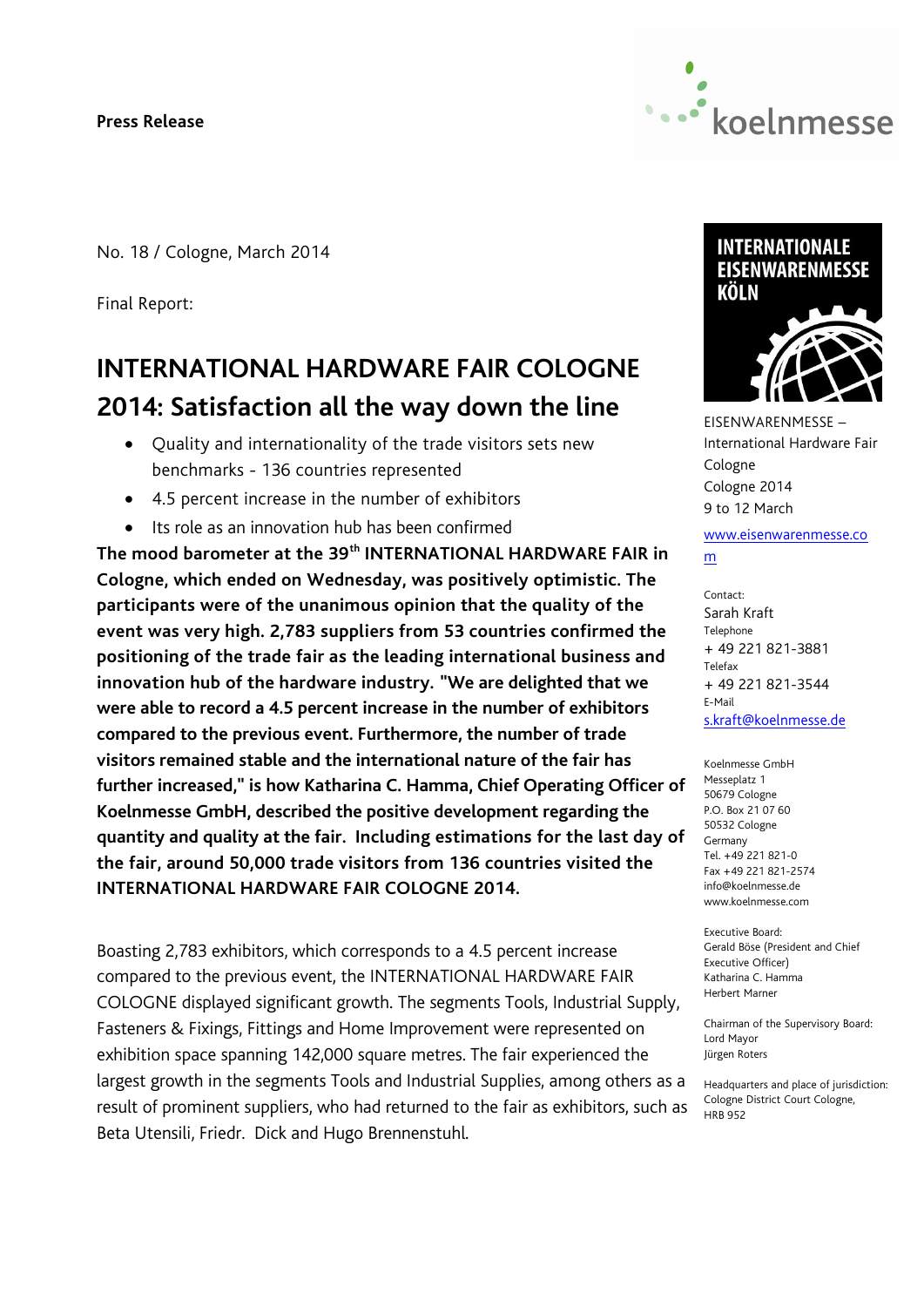### **High-quality international trade visitors**

The exhibitors were satisfied with the quality of the visitors. "The international decision-makers from the industry and retail trade were all there," was the universal feedback in the halls of the INTERNATIONAL HARDWARE FAIR COLOGNE. The independent visitor survey also confirmed this: Almost 73 percent of the interviewees were involved in procurement decisions, indeed 44 percent play a decisive role. The fair was able to convince the trade visitors with its offer. 79 percent of the visitors were either satisfied or very satisfied with the exhibits on offer. This in turn had a positive effect on whether the attendees had achieved the aim of their visit: 78 percent of the trade visitors were either satisfied or very satisfied as far as achieving the aim of their visit was concerned. Thus, more than 90 percent of the trade fair guests would definitely or probably recommend good business acquaintances to visit the INTERNATIONAL HARDWARE FAIR COLOGNE.

# **J. Wolfgang Kirchhoff, managing partner and CO of the Kirchho**ff Group and

Chairman of the Advisory Board of the INTERNATIONAL HARDWARE FAIR COLOGNE summed up, "The frequency of the visitors at our exhibition stand was very high over the first three days. The quality of the discussions was very high too. This applies equally for both our German and international partners. Our new products such as the bit collection, the tool kit or the VDE screwdriver proved extremely popular. Overall, the mood within the industry is good. Fortunately, this also applies for countries such as Spain and Greece, where the trough of the crisis appears to have finally been reached."

Rainer Langelüddecke, Managing Director of the Association of the German Tool Manufacturers e.V. (FWI), also emphasized the good mood, "From the association's point of view this year's INTERNATIONAL HARDWARE FAIR COLOGNE was a thoroughly good event. This presumably has something to do with the positive mood on the market, since the forecasts for 2014 are highly optimistic. During the fair, I was able to speak to almost all of our association members. Everybody was satisfied. 'The right customers visited our stand'. I kept on hearing this statement from our members!"

With a view to the trade fair participation of his industry association, Dr. Peter Wüst, Chief Executive of the Association of the German DIY, Building & Garden Specialists e.V. (BHB), also drew a positive balance for this year's INTERNATIONAL HARDWARE FAIR COLOGNE. "From the BHB's point of view, we are extremely satisfied with the outcome of the fair. We were able to present our BHB service world, which outlines the association's range of services perfectly, at our exhibition

Page 2/5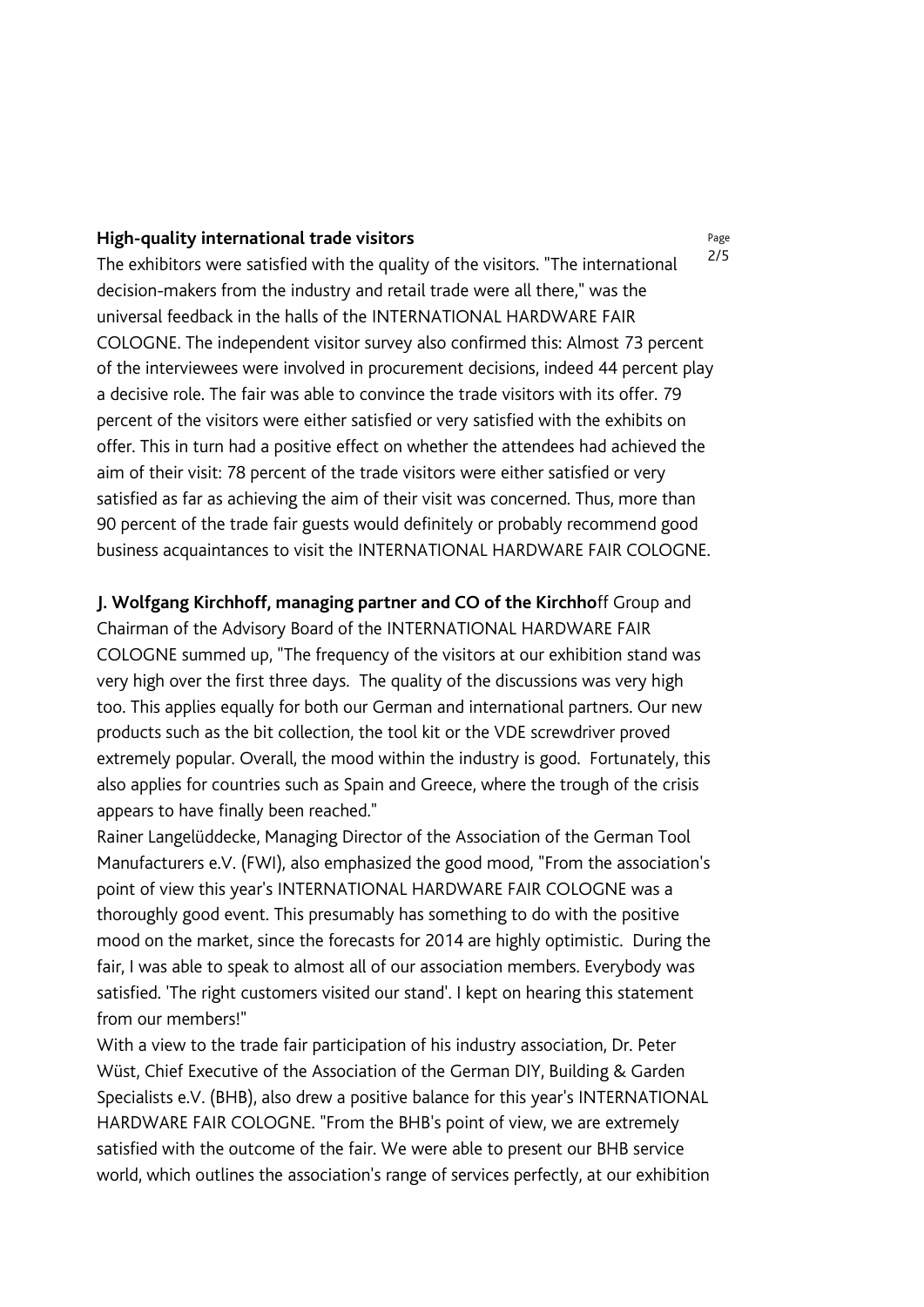stand that had been expanded again in 2014 in comparison to the previous years, Page while at the same time offering a valuable point of contact and a communications<sup>3/5</sup> platform for the retail trade and industry, but also for service providers from the logistics and consulting sectors as well as for the trade press. An offer that many visitors gladly took advantage of throughout the duration of the fair. As such, the exhibition stand once again also provided the ideal setting for our annual press conference."

# **Business communication at its best**

In addition to the opportunity for first-class business, the INTERNATIONAL HARDWARE FAIR COLOGNE 2014 offered a successful platform for business communications in the scope of the EISEN Forum. As a trusted format, the BHB Forum, featuring the award-ceremony, the BME Buyers' Day and the 'President Council' comprising international buying groups such as Canadian Tire, Hornbach and KWB, went down very well again this year with the trade audience. For the first time the dialogue was actively promoted through the formats 'Expert Talks' and the 'Speakers' Corner'. In this format, excellent speakers shared their valuable expert know-how with a wide trade audience and exhibitors presented their companies. Thomas Dammann, Chief Executive of the Central Association of the Hardware Trade e.V. (ZHH) is convinced that the fair is on the right course: "A good mood and top quality discussions are what characterised the INTERNATIONAL HARDWARE FAIR COLOGNE this year. Many exhibitors travelled to Cologne again with new and innovative products, which turns the INTERNATIONAL HARDWARE FAIR COLOGNE into a source of ideas for the industry. Events such as the EISEN Award or the election of the PVH Partner underline this positive overall impression." The programme was rounded off by special exhibitions, including 3D printers and the 'Trainees' Day'.

# **Analogue was yesterday! Digital is in!**

The trends at the INTERNATIONAL HARDWARE FAIR COLOGNE moved in the direction of improved efficiency, ergonomics and digitality across all segments. The providers of **power tools** presented more and more often brushless motors, which make the tools increasingly more lightweight and powerful, while at the same time more maintenance-free. This goes hand in hand with an improved battery pack technology. The emphasis was placed on efficiency and comfort in the **Lamps** sector. At the very forefront: LED technology, because on average the new LEDs use up to 80 percent less energy than conventional light sources while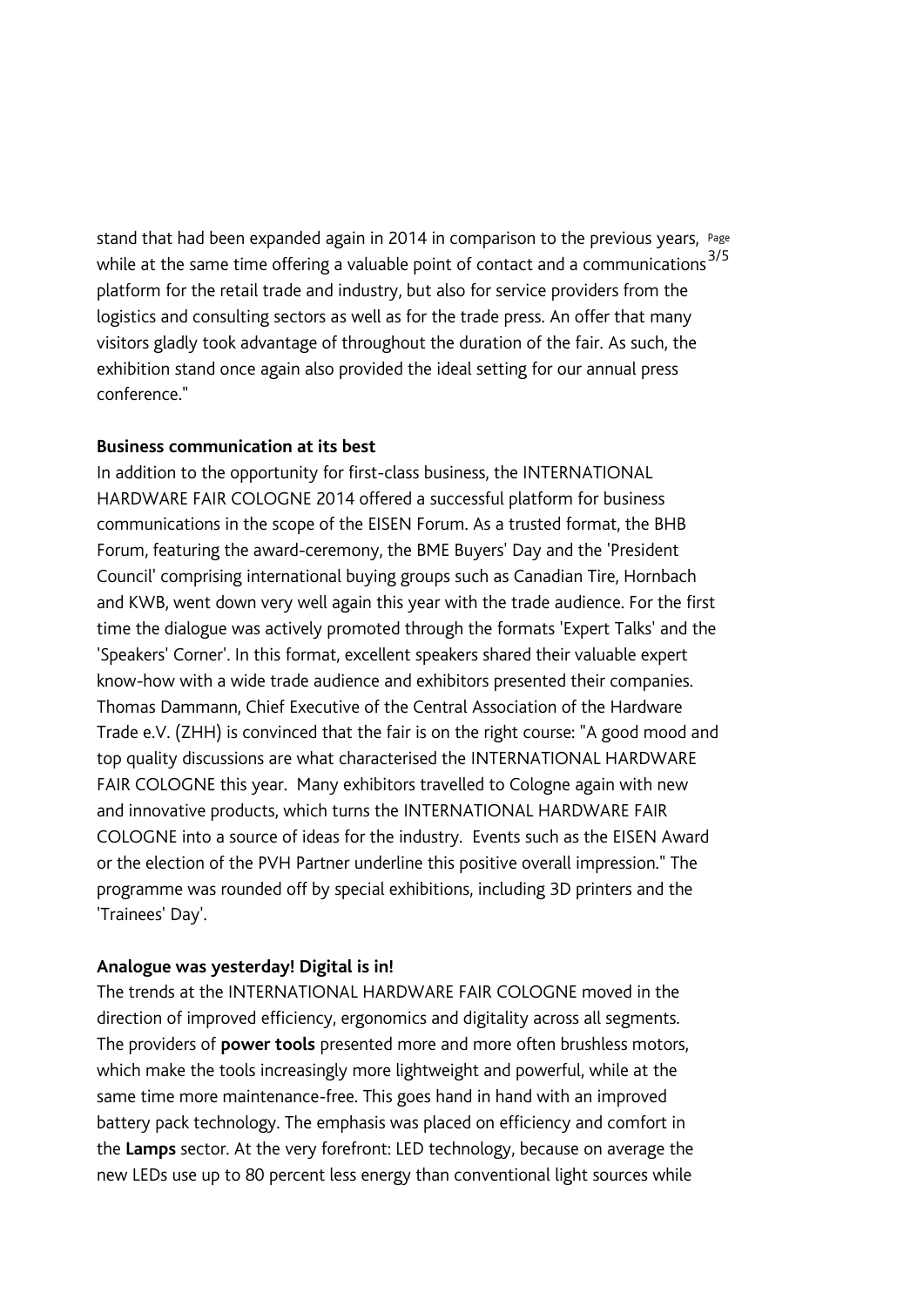offering a service life of up to 50,000 hours. Among the **accessory products**, lockable padded compartments as well as powerful brakes for the increased stability of workshop trolleys are currently very popular. Furthermore, extremely anti-slip retrofit kits that are simply clipped onto the ladder provide extra stability for the tradesmen themselves. Even spirit levels have been improved through the introduction of integrated finger grooves. In the **house and building technology** sector the trend is moving towards functions of mobile communications: Impressive technology was presented ranging from a control app for the plug socket through to energy-saving radio technology for blinds and marquees.

# **Technical innovations en masse**

Innovations and a sustainable approach assure the future and competitiveness of an industry. Together with the ZHH and BHB, Koelnmesse thus distinguished the best solutions from the innovative product developments and corporate social responsibility sectors of the hardware industry with the 'EISEN 2014'. The Innovation Award powered by ZHH was presented to the companies Alulock, P.F. FREUND & CIE., GEDORE Tool Center and Leica Geosystems. The CSR Award powered by BHB was presented to IZAR CUTTING TOOLS und KNIPEX-Werk C. Gustav Putsch.

### **In 2016, the**

## **INTERNATIONAL HARDWARE FAIR COLOGNE will be held from 6 to 9 March.**

## **The INTERNATIONAL HARDWARE FAIR COLOGNE 2014 in figures**

2,783 companies (2012: 2,665) from 53 countries (2012: 50), 87 percent of whom (2012: 85) came from abroad,

participated in the INTERNATIONAL HARDWARE FAIR COLOGNE 2014. Including estimates for the last day of the fair, the INTERNATIONAL HARDWARE FAIR COLOGNE 2014 attracted around 50,000 trade visitors (2012: 53,500) from 136 (2012: 132) countries, of which around 63 (2012: 61) percent came from abroad.\*

\* All figures are calculated according to the guidelines of the Society for Voluntary Control of Trade Fair

and Exhibition Statistics (FKM) and are subject to audit by a certified auditor [\(www.fkm.de\)](file:///C:/Users/Krf/AppData/Local/Microsoft/Windows/Temporary%20Internet%20Files/Content.Outlook/SRCTQCGG/www.fkm.de).

Page 4/5